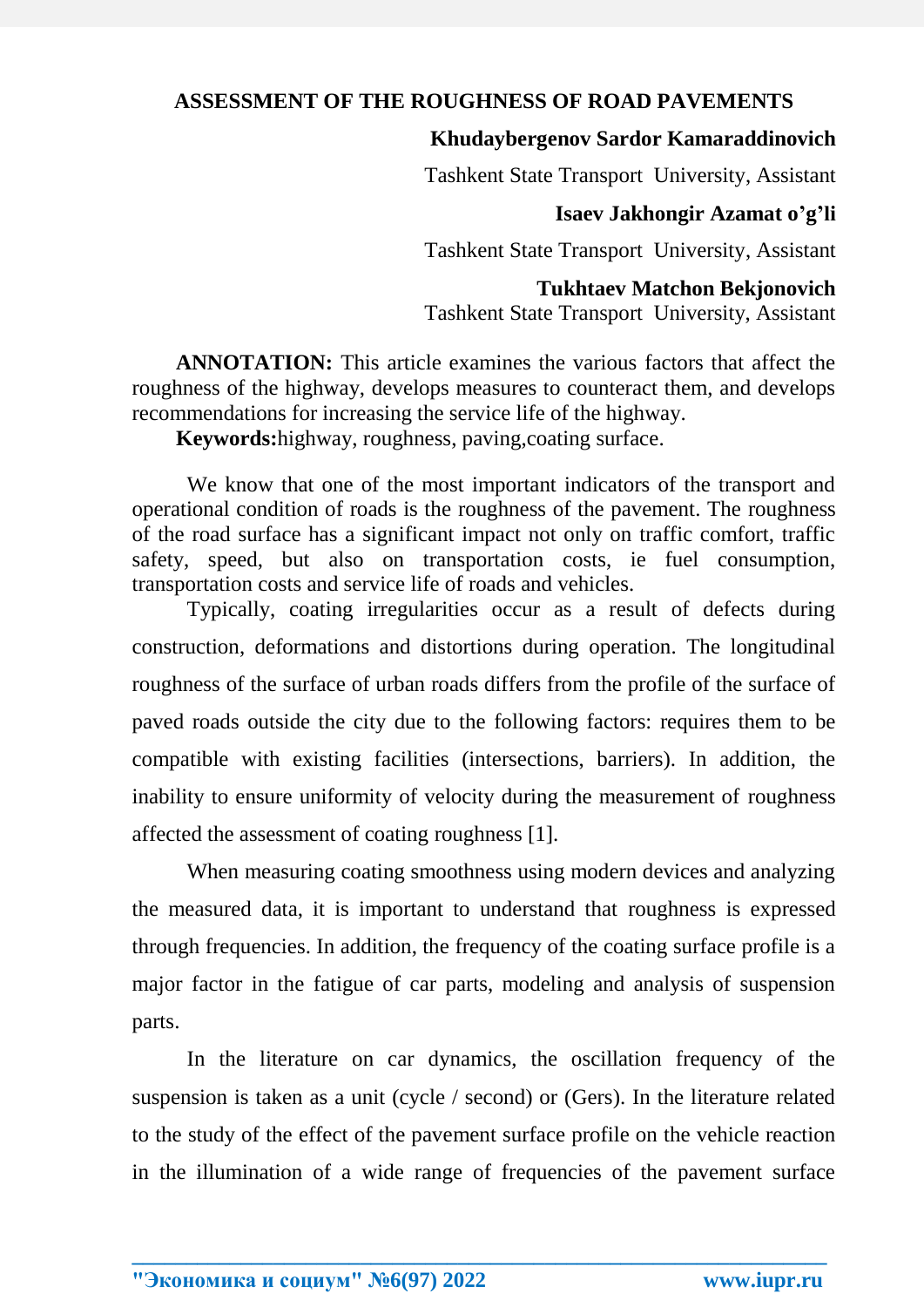profile, the unit of wave number (stikl / meter) has generally been adopted. [2]

Measurement of the roughness of the road surface is carried out in accordance with the requirements of GOST 30412-96 [1]. In this case, the factors influencing the assessment of fluency are not sufficiently taken into account. Factors that directly affect the roughness of city street and road pavement include pipe caps, railroad tracks, pedestrian crossings, traffic lights, speed limits, and more. At the same time, the sudden negative impact on the roughness of the pavement by elements that do not provide roughness in the pavement of a car moving on a smooth road is calculated and reflected in the graphic form in our research work. The requirements of Table 1 below were used to analyze the results obtained from the device Roughometer III [3] and to assess the roughness [4]. There are a number of methods for assessing the roughness of the coating and a set of measuring devices for use. We measured the roughnessof the city streets and roads on the highway "Kichik halqa yo'li 4R21" in Tashkent with the help of Rafometer III.

The control functions of the Rafometer III device are ESC - return to the main menu, YES - selection of numbers and menu data received during the count, Start / Stop - start and stop data collection, and Scroll A  $\&$  B - queries performed through the menu. The Rafometer III consists of components such as an accelerometer, a GPS, a distance measuring device, and a power cable. [5] a)  $\sigma$ 



Figure 1. The control functions and control circuit of the device "Rafometer III" are given.

**\_\_\_\_\_\_\_\_\_\_\_\_\_\_\_\_\_\_\_\_\_\_\_\_\_\_\_\_\_\_\_\_\_\_\_\_\_\_\_\_\_\_\_\_\_\_\_\_\_\_\_\_\_\_\_\_\_\_\_\_\_\_\_\_**

In this case: a) functions, b) control scheme.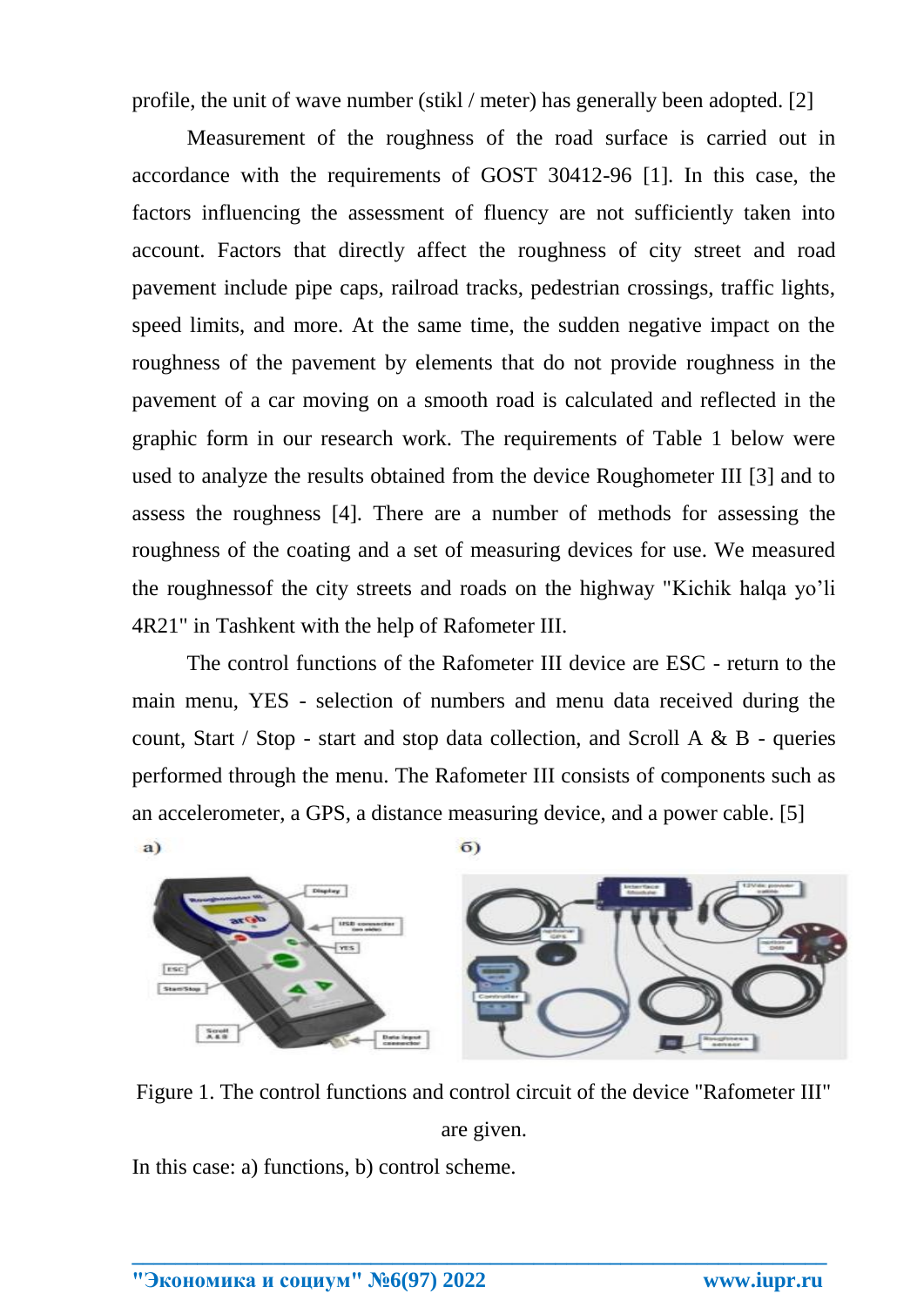

Kichik halqa yo'li route. Straight direction

Figure 2. Numbers obtained on the highway "Kichik halqa yo'li 4R21" with the help of the device Rafometer III Graphical view of the roughness of the road surface.







Figure 3. Numbers obtained on the highway "Kichik halqa yo'li 4R21" with the help of the device Rafometer III Graphical view of the level of pavement of the highway.

**\_\_\_\_\_\_\_\_\_\_\_\_\_\_\_\_\_\_\_\_\_\_\_\_\_\_\_\_\_\_\_\_\_\_\_\_\_\_\_\_\_\_\_\_\_\_\_\_\_\_\_\_\_\_\_\_\_\_\_\_\_\_\_\_**

Tools Hel  $\mathbb{R}$  +  $_{\text{cop}}$ 

> Refere  $18$  $\overline{17}$  $16$  $\overline{16}$  $\overline{1}$  $\overline{1}$  $\overline{12}$